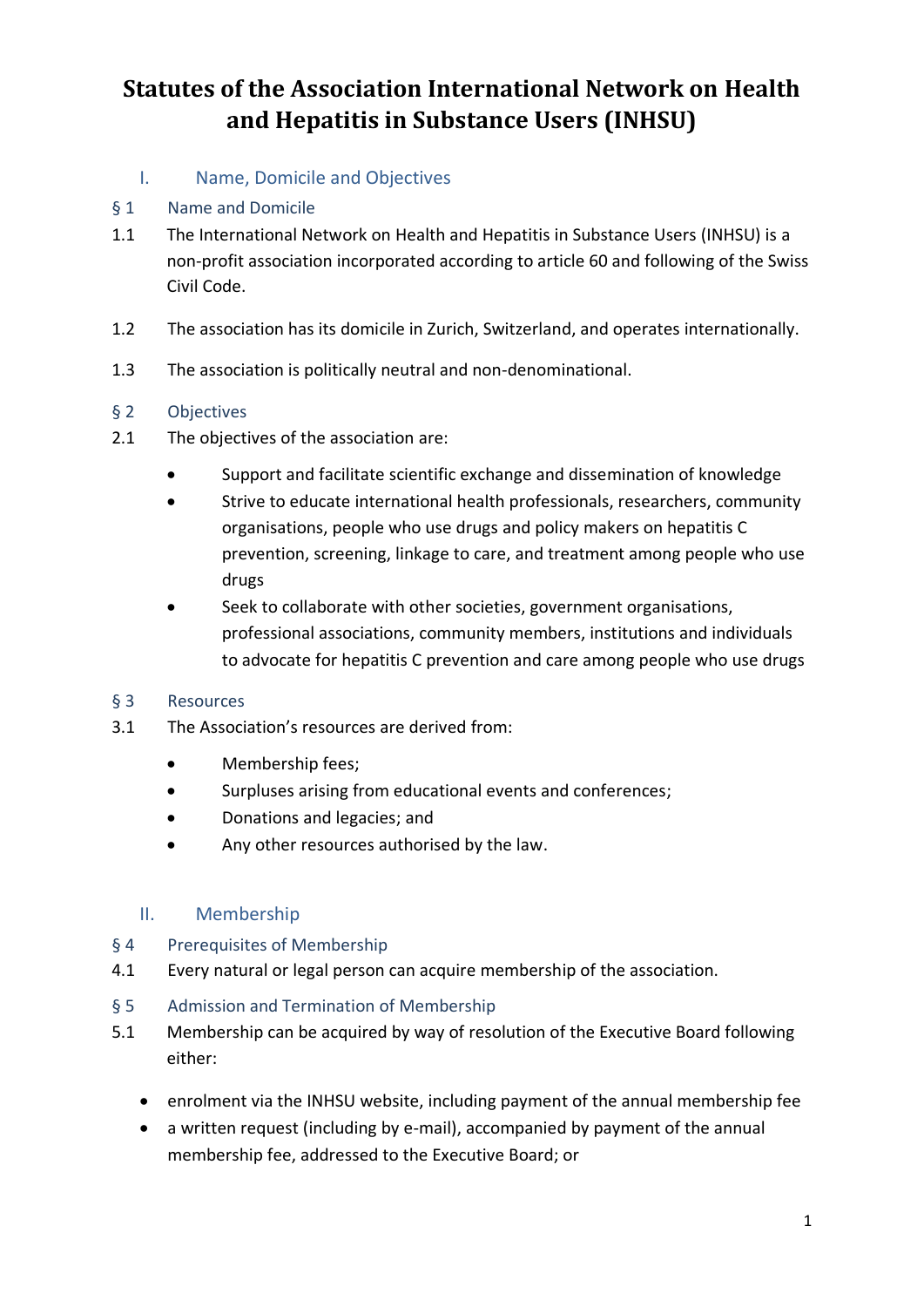- enrolment at the INHSU conference when accompanied by the payment of the annual membership fee; or
- attendance at a funded INHSU education event, when accompanied by approval of the attendee to become a member of INHSU.
- 5.2 The membership year is determined by the Executive Board. In relation to membership applications that are received throughout the membership year, the Executive Board has the power to either pro rate the membership fee, waive the membership fee or require the membership fee be paid in full.
- 5.3 Termination of membership can be resolved by a majority vote of the Executive Board if:
	- the requirements foreseen by the Statutes are no longer met; or
	- a member severely infringes upon the duties of membership; or
	- the membership fees are not settled within 6 months of the initial payment request; or
	- the member resigns their membership in writing (including E-mail); or
	- the member dies.

Such resolution is final and binding.

- § 6 Obligations of the Members
- 6.1 Members are expected to participate actively in the association and contribute to its principles and goals.
- 6.2 Members are expected to support the organs of the association fulfilling their duties.
- 6.3 Members have no personal liability.
- 6.4 Only the Association's assets may be used for obligations or commitments contracted in its name.
- § 7 Membership Fees
- 7.1 The membership fees are determined by the Executive Board
- 7.2 The membership fees shall be due on the beginning of each membership year covering the whole year.
- 7.3 Only financial Members will be able to vote and/or stand for election at the General Assembly Meeting.
- 7.4 The financial obligations of members leaving the association or being expelled cease at the end of the calendar year in which the membership ceases. Leaving members have no entitlement for a refund of their membership fees.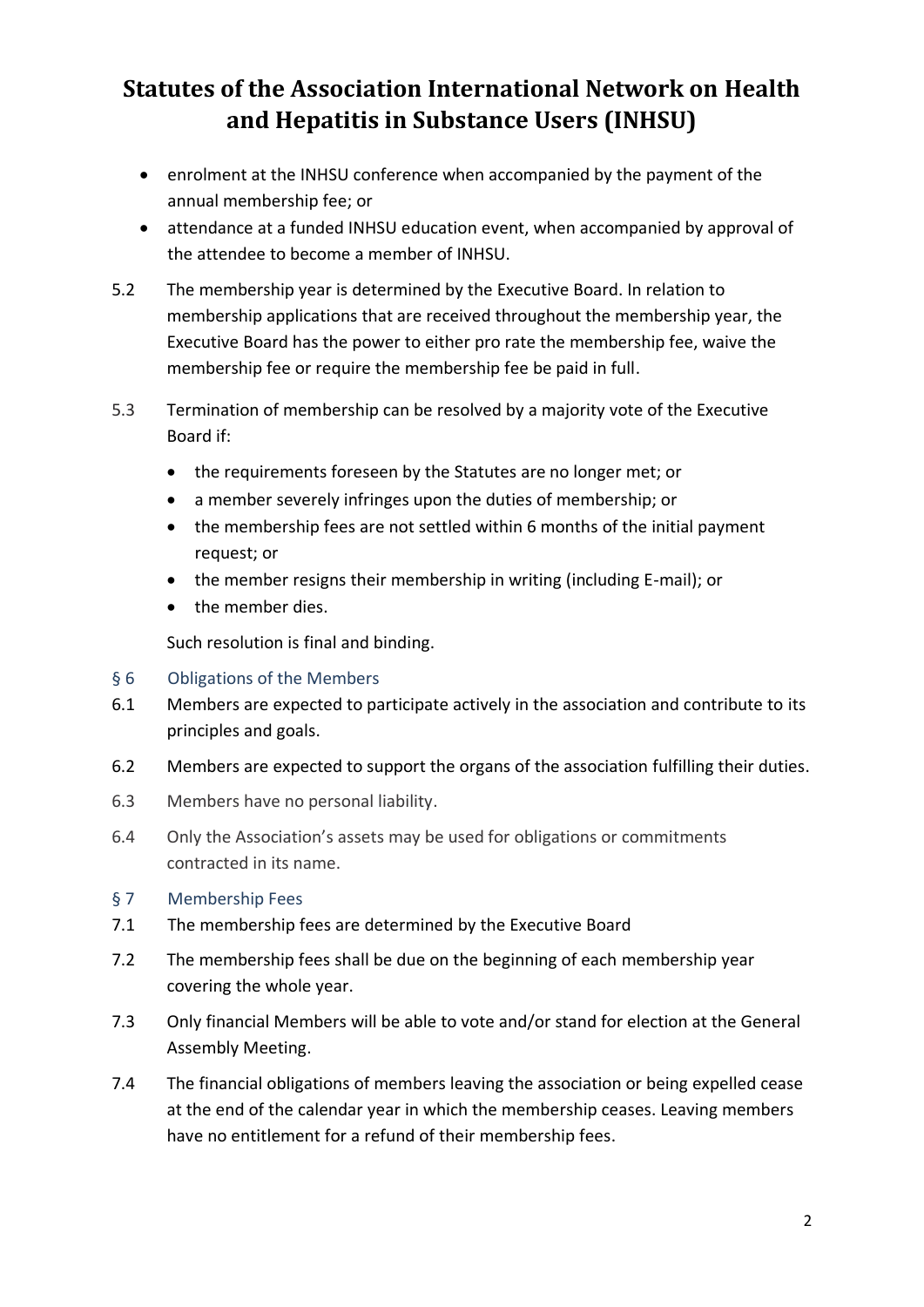### III. Organs of the Association

- § 8 Organs of the Association
- 8.1 The Association shall have the following organs:
	- The General Assembly meeting; and
	- The Executive Board; and
	- The Auditor.

### IV. General Assembly Meeting

#### § 9 Notice for the General Assembly Meeting

- 9.1 The ordinary General Assembly Meeting is held at the INHSU Annual Conference or at another time in an adequate venue to be determined by the Executive Board.
- 9.2 An Extraordinary General Assembly Meetings may be called by:
	- any 2 members of the Executive Board
	- at the written request (including E-mail) of at least one fifth  $(1/5<sup>th</sup>)$  of the members.

9.3The Notice for the General Assembly Meeting must be mailed to each member not less than 6 weeks prior to the date of the meeting. This notice can be sent by e-mail.

#### § 10 Powers

- 10.1 The General Assembly Meeting is the highest decision-making body of the association and has the power to:
	- elect the members of the President and all other members of the Executive Board and the Auditors, if any;
	- establish the principle guidelines and regulatory framework;
	- approve or reject the annual accounts and budget of the association;
	- amend or modify the statutes or regulatory framework, and
	- determine the dissolution of the association.

#### § 11 Internal Rules of Procedure

11.1 The President takes the chair of the General Assembly Meeting.

11.2 Quorum for the General Assembly is 10 (ten) or 1/10th of its total membership, whichever is the lower.

11.2.1 If quorum is not achieved then the General Assembly will reconvene one week later at the same venue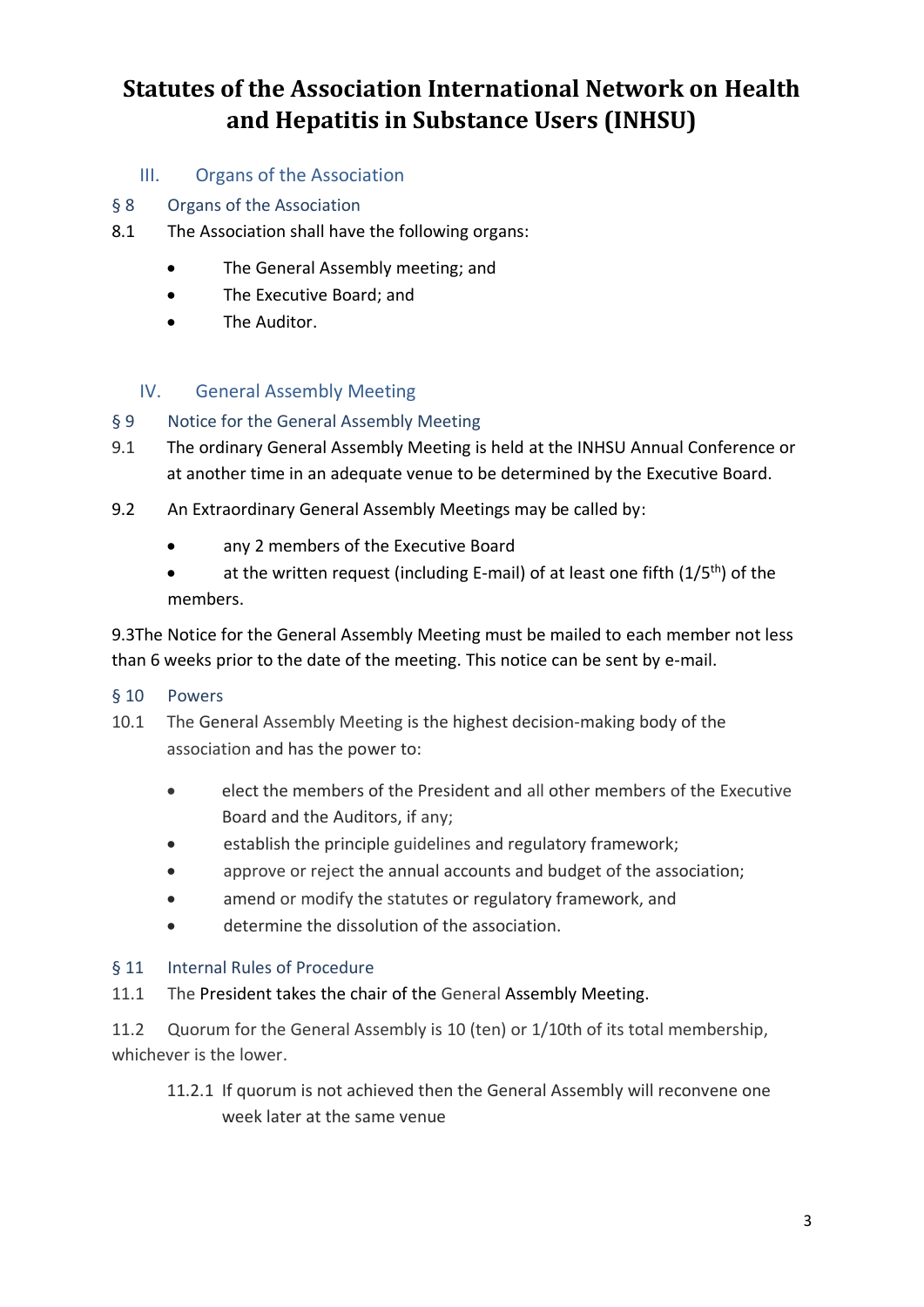- 11.2.2 If quorum is not achieved at the reconvened General Assembly then the meeting will be considered valid regardless of the number of members present
- 11.3 The General Assembly Meeting shall take resolution by way of simple majority of the votes. The President shall vote. In case of equality of votes the President has the final ballot.
- 11.4 The President and the other members of the Executive Board and the Auditors, if any, are elected by open ballot.
- 11.5 Resolutions regarding the alteration of the Statutes and the regulatory framework require the majority of the votes of two third of the members being present at the General Assembly Meeting.
- 11.6 The dissolution of the association can only be resolved by two third of the members either by way of a General Assembly Meeting or by way of a written ballot vote.

### V. Executive Board

§ 12 Election and Composition

12.1 The Executive Board consists of at least three and no more than twelve members.

12.2 The members may elect a director by a resolution passed in a general assembly meeting. The members may elect up to ten directors through this process.

- 12.3 A person is eligible for election as a director of INHSU if they:
	- are a member of INHSU; and
	- are nominated in writing by two members or representatives of members entitled to vote (unless the person was previously elected as a director at a general meeting and has been a director since that meeting); and
	- give INHSU their signed consent to act as a director of the Network; and
	- are not bankrupt or otherwise ineligible to be a director of INHSU under the relevant requirements of their domestic law
- 12.4 In addition to elected directors, up to two co-opted Board members may be appointed by the Board, with the co-option appointment process determined by the Board.
- 12.5 If the number of directors is reduced to fewer than three or is less than the number required for a quorum, the continuing directors may act for the purpose of increasing the number of directors to three (or higher if required for a quorum) or calling a general meeting, but for no other purpose.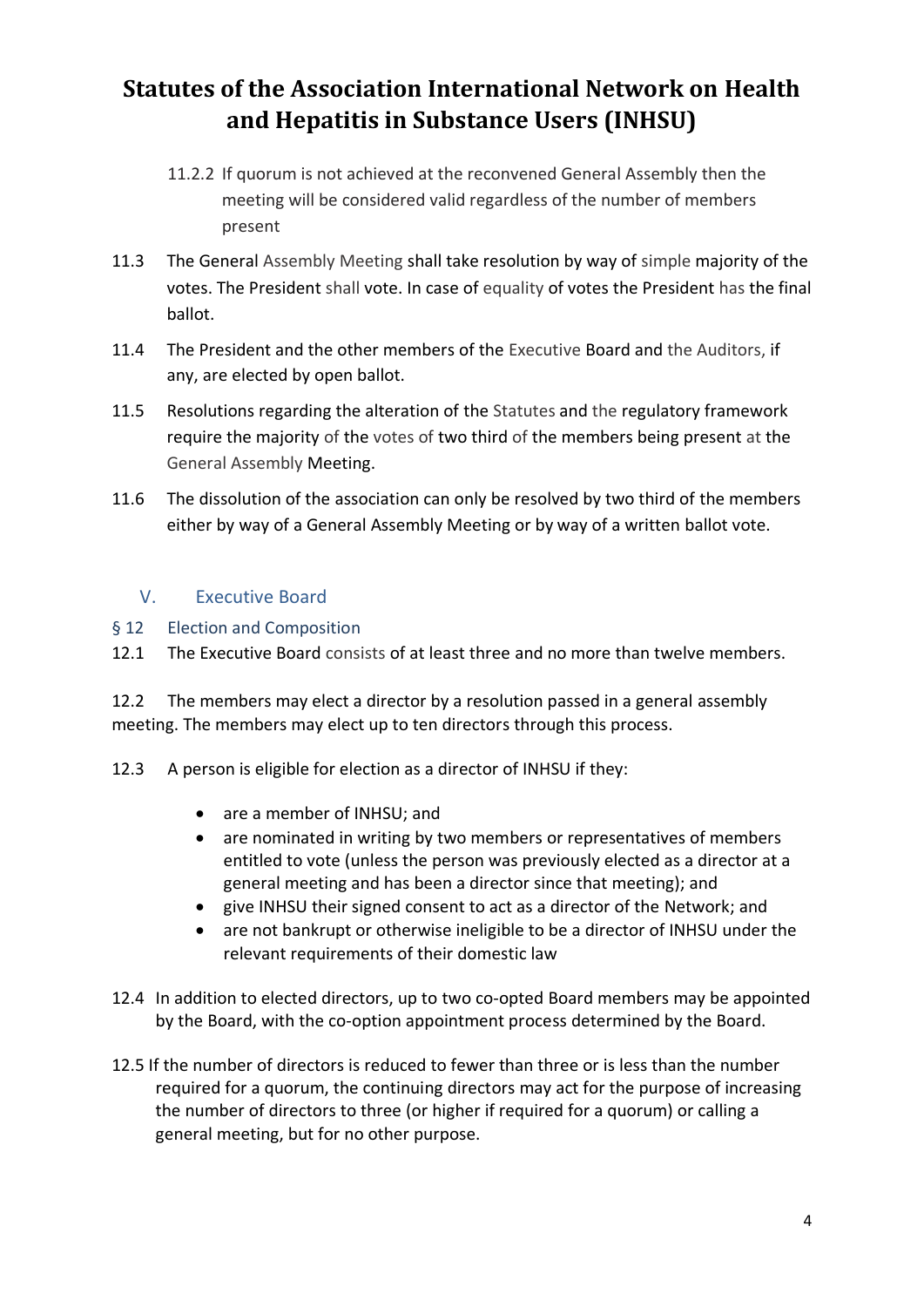- 12.6 The directors may appoint a person as a director to fill a casual vacancy or as an additional director if that person meets all the eligibility criteria per clause 12.3.
- 12.7The Executive Board will invite the Chair of any Special Interest Group's constituted by the organisation to participate in Board meetings as an ex-officio member
- §13 Election of President, Vice President, Secretary and Treasurer
- 13.1 The President and the other members of the Executive Board are elected by the General Assembly Meeting for a period of three years. They can be re-elected.
- 13.2 The Executive Board constitutes itself. That is the Executive Board elects a President, a Vice President, and a Treasurer amongst its members.
- 13.3 The Secretary of the Associations shall be the Treasurer unless that role is assigned to another member of the Executive Board.
- § 14 Term of Office
- 14.1 At each annual general assembly meeting:
	- any director appointed by the directors to fill a casual vacancy (a casual vacancy arises when a Board position held by a director appointed by the general assembly is vacated before the expiry of their term) or as an additional director must retire, and
	- any director who has served for 3 years must retire. Other than a director appointed under a casual vacancy, a director's term of office starts at the end of the annual general meeting at which they are elected and ends at the end of the annual general meeting at which they retire.
- 14.2 A director who retires under clause 14.1 may nominate for election or re-election, subject to clause 14.3
- 14.3 A director who has held office for a continuous period of nine years or more may only be re-appointed or re-elected by a special resolution

#### § 15 Election of Directors

- 15.1 As per clause 12.2, Directors are elected at the general assembly meeting
- 15.2 Nominations of candidates for elections as Directors must be received in writing by the Secretary, on a form determined by the Executive Board and in accordance with clause 12.3, 49 days before the date of the General Assembly Meeting
- 15.3 In the event that the number of candidates exceeds the number of available positions then a ballot will be held to determine the elected Directors
- 15.4 Ballot papers will be sent to members to vote on which of the nominated Directors will fill the available positions:

15.4.1 A brief resume of each nominee may accompany the ballot paper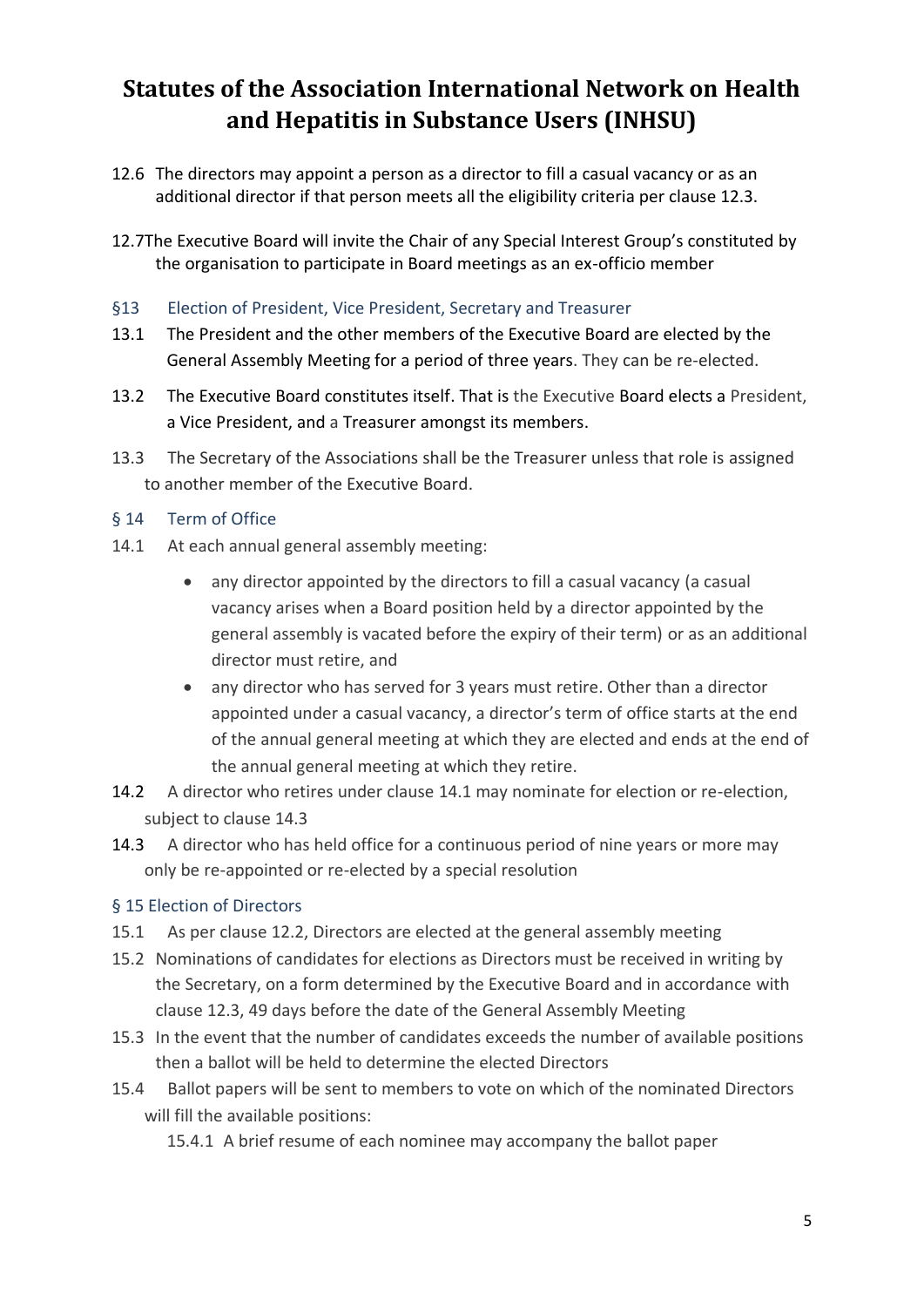- 15.4.2 The Executive Board will appoint a Returning Officer to oversee the election process
- 15.4.3 The voting process will be closed one week before the General Assembly Meeting
- 15.4.4 In the event of equal votes, the President shall have the casting vote as which nominee is elected

### § 16 Cessation of Office

- 16.1 A director stops being a director if they:
	- give written notice of resignation as a director to INHSU
	- die
	- are removed as a director by a resolution of the members
	- stop being a member of INHSU
	- are absent for [3] consecutive directors' meetings without approval from the directors, or
	- become ineligible to be a director of the network under the relevant requirements of their domestic law
- § 17 Powers
- 17.1 The Executive Board represents the association and shall have power in all matters which are not explicitly in the competence of the General Assembly Meeting. The powers of the Executive Board shall include, without limitation:
	- admission of members;
	- exclusion of members; and
	- promoting the objectives of the members
- 17.2 Expenditure can be authorised for payment according to delegations, as approved by the Executive Board
- § 18. Executive Board Internal Rules of Procedure
- 18.1 The Executive Board shall meet upon invitation of the President whenever need be in order to promote the objectives of the association or at a request of at least two members of the Executive Board accompanied by an agenda for such meeting.
- 18.2 The invitation must be mailed to each member of the Executive Board at least ten days prior to the date of such meeting. This notice can be sent by E-mail.
- 18.3 The President or the Vice-President takes the Chair.
- 18.4 Quorum for Executive Board meetings is a simple majority of the elected members of the Executive Board.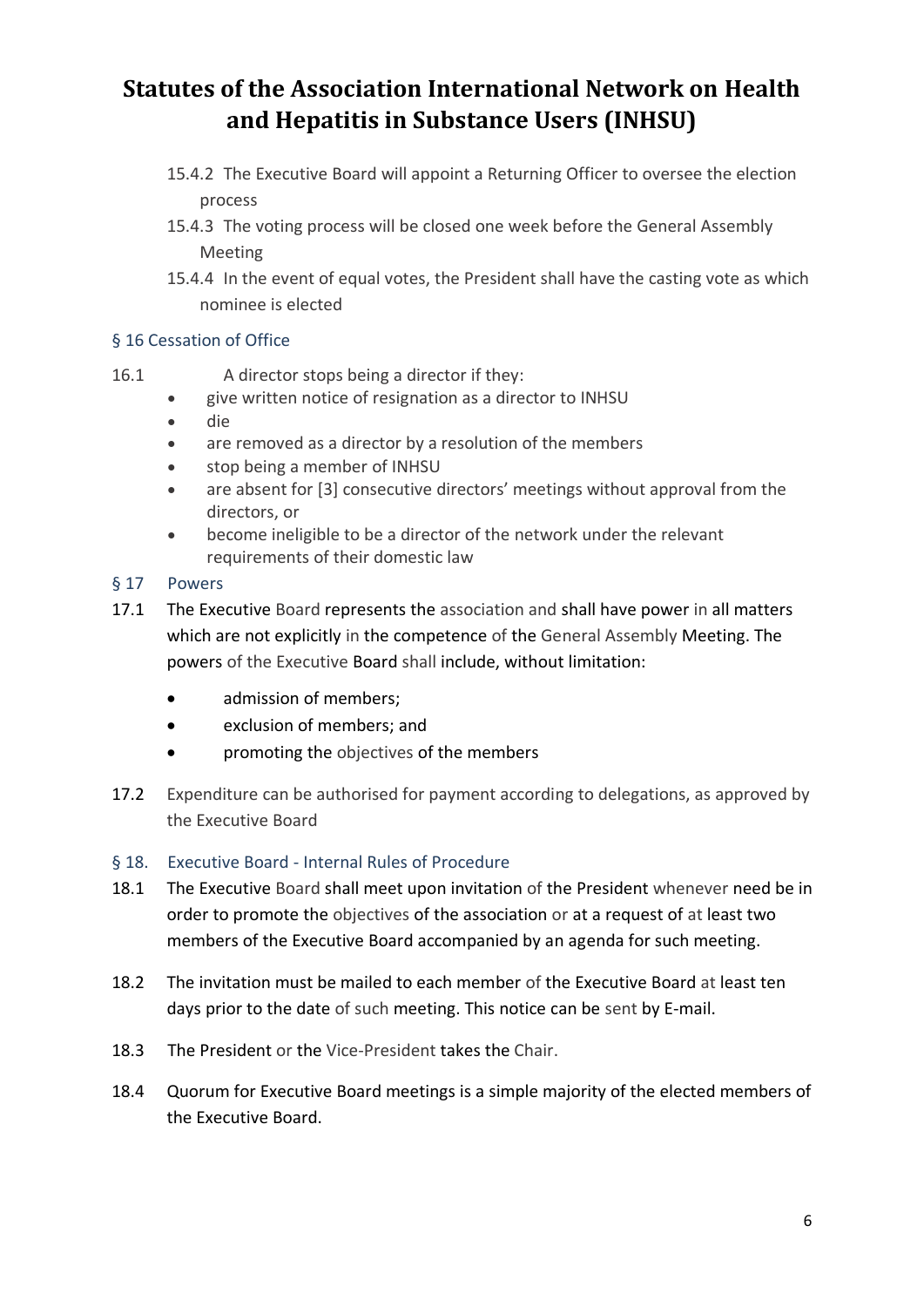- 18.5 Resolutions can be taken by the majority of the votes of the present members of the Executive Board.
- 18.6 The Executive Board can take resolutions by simple majority of the present members of the Executive Board. In the case of equality of votes, the President has the final ballot.
- 18.7 Resolutions of the Executive Board shall be kept in minutes.
- 18.8 Executive Board members:
	- work on a volunteer basis and as such can only be reimbursed for their actual expenses and travel costs;
	- are eligible, subject to approval by the Executive Board, for appropriate compensation for activities beyond the usual function of each Executive Board member
- 18.9 The Executive Board may establish a Special Interest Group to progress issues of common concern within the membership. A Special Interest Group will be established by resolution of the Board. A Chair of the Special Interest Group will be identified at the time of resolution. The Special Interest Group must develop terms of reference and be subject to the working arrangements of the organisation

### VI. Auditors

- § 19 Election and Composition
- 19.1 The Auditors consist of one member.
- 19.2 The Auditors are elected by the Board each year. They can be re-elected.
- § 20 Duties
- 20.1 The Auditors must carry out an annual audit. They shall examine the annual accounts and provide to the General Assembly Meeting a written report. They propose either to provide or refuse discharge of the Treasurer and Executive Board members.

#### VII. Miscellaneous

- § 21 Accounting Year
- 21.1 The Treasurer is responsible for the Association's finances.
- 21.2 The accounting year will begin on the 1 July and end on 30 June each year.